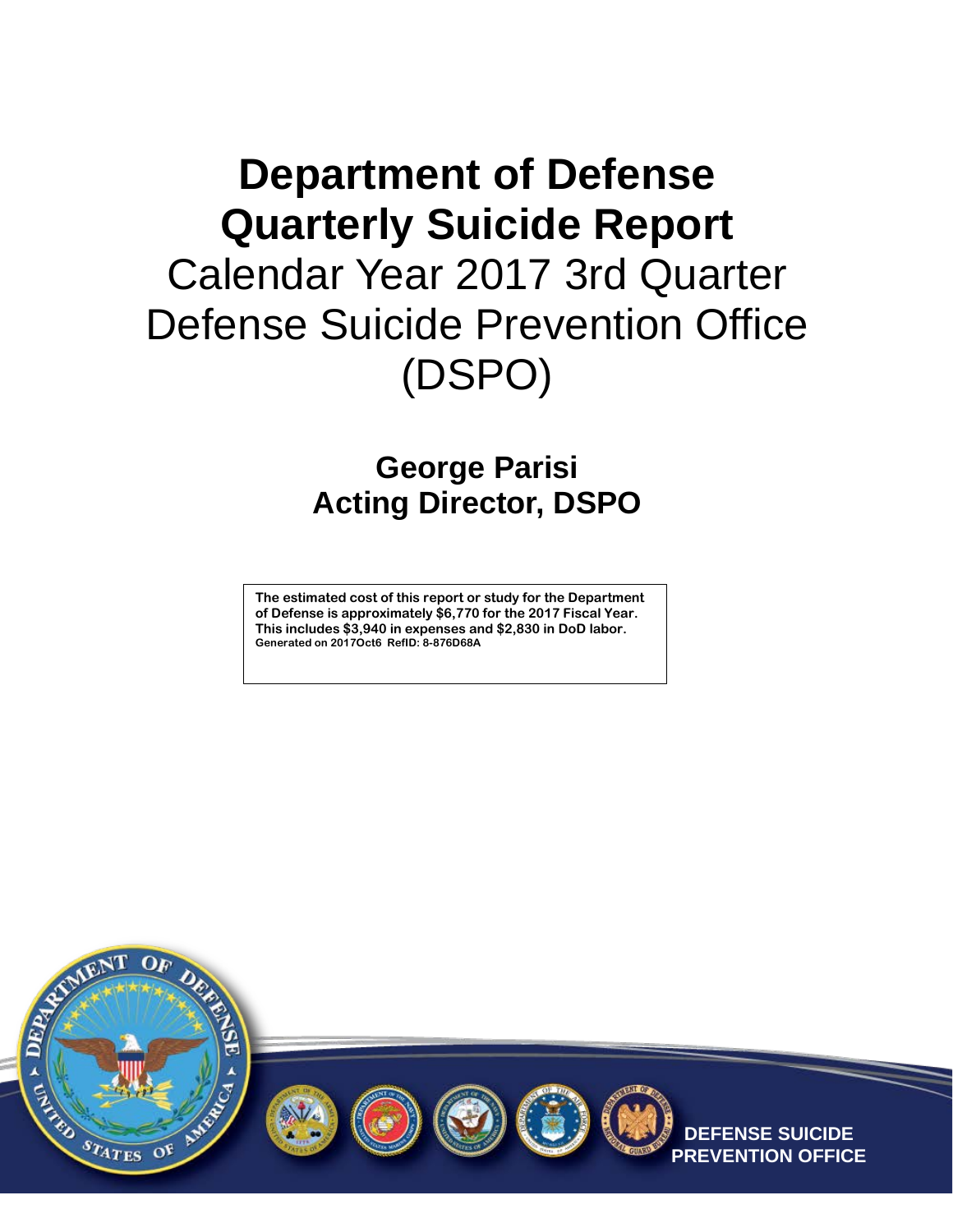# Department of Defense Quarterly Suicide Report Calendar Year 2017 Third Quarter

#### **Introduction**

The Defense Suicide Prevention Office (DSPO) integrates a holistic approach to suicide prevention, intervention, and postvention utilizing a range of medical and non-medical resources. DSPO is taking a responsible, measurable, and deliberative approach in its efforts to combat death by suicide through data surveillance and analysis, research and program evaluation, advocacy, plans and policy oversight, outreach, and training oversight. It is through these efforts that we will build a steady and resilient force that encompasses Service members, civilians, and their families.

DSPO is dedicated to fostering collaboration and cooperation to develop suicide prevention efforts among all stakeholders, including the Military Departments; federal agencies; public, private, and non-profit organizations; international entities; and institutions of higher education.

DSPO partners with other leading organizations (i.e., Substance Abuse and Mental Health Services Administration (SAMHSA), Centers for Disease Control and Prevention (CDC),



#### The Public Health Model

National Institute of Mental Health (NIMH), United States Department of Veterans Affairs (VA)) and leverages the existing knowledge and expertise in suicide prevention to support a "whole-of-life" approach. DPSO then applies this method to areas that will make death by suicide more likely (risk factors) or less likely (protective factors) within the specific military aspects of a person, a community, military life, the unit, or an environment. $1$ 

DSPO develops the Quarterly Suicide Report (QSR) to collect and report objective and consistent quantitative data to share with appropriate

*Figure 1: World Health Organization Public Health Model*

stakeholders. The QSR is the Department of Defense (DoD)-level quarterly publication,

<span id="page-1-0"></span><sup>1</sup>The term "suicide" is defined as "Death caused by self-directed injurious behavior with an intent to die as a result of the behavior" (Reference: CDC-http://www.cdc.gov/violencePrevention/suicide/definitions.html)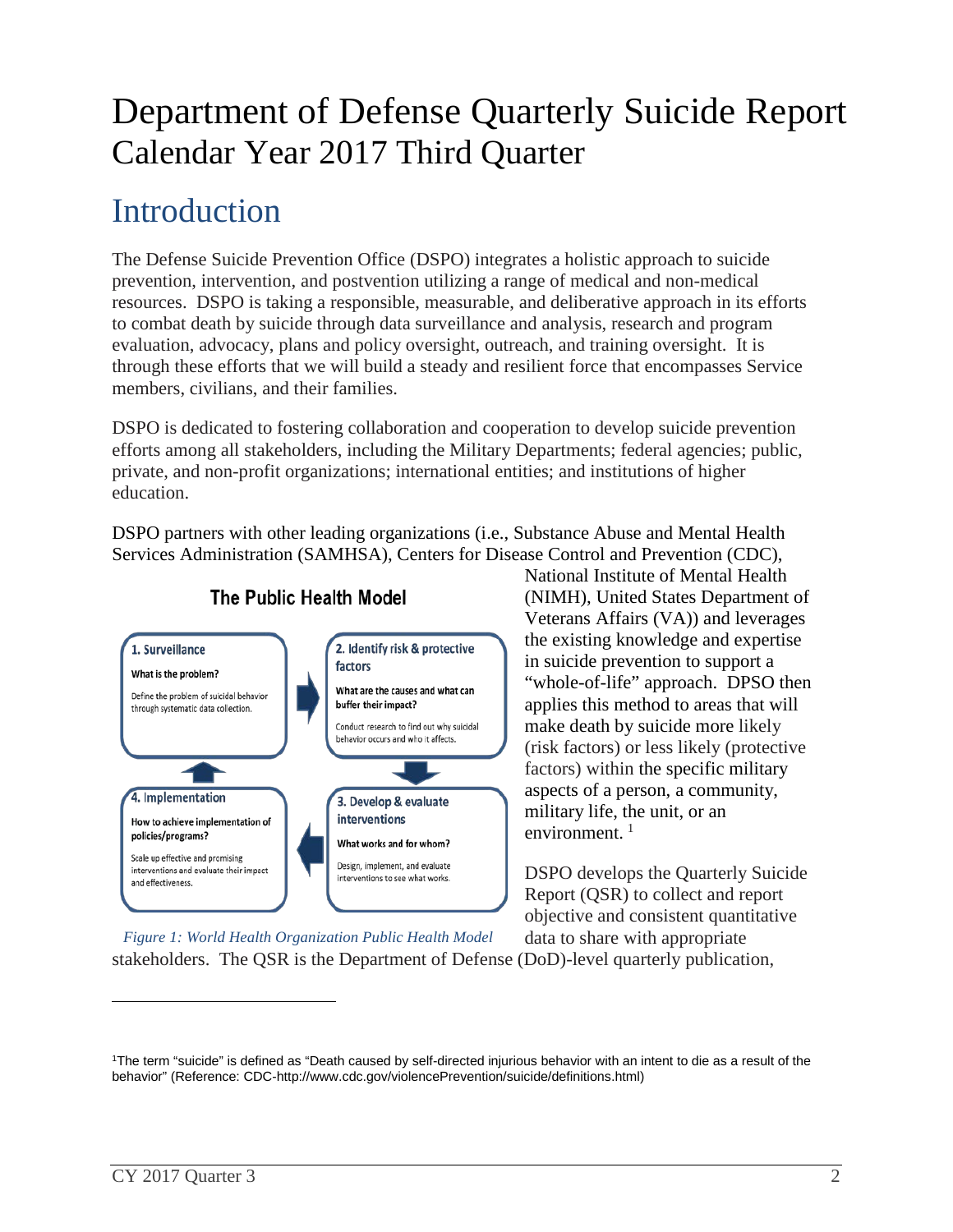which provides the most up-to-date suicide data for the Active Component (Army, Marine Corps, Navy, Air Force) and the Reserve Component (Reserve, National Guard).<sup>[2](#page-2-0),[3](#page-2-1)</sup> DSPO partners with the Office of the Armed Forces Medical Examiner System (AFMES), which provides worldwide comprehensive medico-legal services and investigations, and the Military Services to develop and distribute the QSR.<sup>[4](#page-2-2)</sup> The QSR is accurate, clear, timely, and inclusive:

- **Accurate:** Historical counts are revised as the underlying data are updated (deaths by suicide are confirmed or new cases are reported), so the current QSR can be considered the best "on time" data source for suicide in the DoD. In addition, the Services verify the duty status of all deaths by suicide in the QSR.
- **Clear**: Information is self-contained, transparent, and concise. It is not advisable to compare QSR data to other publications, as different reporting and confirmation mechanisms might apply.
- **Timely**: Data are published 90 days after the end of every quarter. There is no other public DoD report with more timely information on deaths by suicide.
- **Inclusive**: All the Military Services and the Reserve Component are included in the report.

Data surveillance is used to demonstrate the scope of military suicide, determine distribution trends and patterns, monitor changes, generate hypotheses, and stimulate research efforts. The QSR does not include the means (e.g., medication, firearms) used in suicide death, but the quantitative data provided inform the development of public health approaches to suicide prevention.

DSPO's data surveillance is based on a collaborative effort with the Military Services and AFMES. These efforts promote strategic alignment and integration of suicide prevention into military, civilian, and family policies and programs.

### The QSR Data

The QSR provides the number of deaths by suicide. The primary data surveillance function of the QSR is to identify the number of individuals that die by suicide within each DoD Service and Component. However, the Department understands that suicide is complex and must be approached in a holistic manner. The complexity of suicide prevention entails risk and protective factors spanning the fields of medicine, epidemiology, sociology, psychology, criminology, education, law, military, and economics. Data surveillance outcomes help

<span id="page-2-0"></span><sup>&</sup>lt;sup>2</sup> Active Component: Full-time members of the U.S. Armed Forces and Cadets/Midshipmen at the designated military academies.

<span id="page-2-1"></span><sup>3</sup> Reserve Component: Reserve Component personnel in this report are members of the Selected Reserves (SELRES). SELRES are drilling and training members of the National Guard and Reserves, Individual Mobilization Augmentees, and full-time support Active Guard and Reservists, regardless of duty status at time of death. The report excludes the Individual Ready Reserve (IRR) and Inactive National Guard (ING), military retirees and members in Temporary or Permanent Disability Retired Lists (TDRL, PDRL), to avoid double-counting Department of Veterans Affairs data.

<span id="page-2-2"></span><sup>4</sup> AFMES may conduct a forensic pathology investigation to determine the cause or manner of death of a deceased person, if such an investigation is determined to be justified under circumstances… "such as…it appears that the decedent was killed or that, whatever the cause of the decedent's death, the cause was unnatural...or the cause or manner of death is unknown…" (10 USC 1471).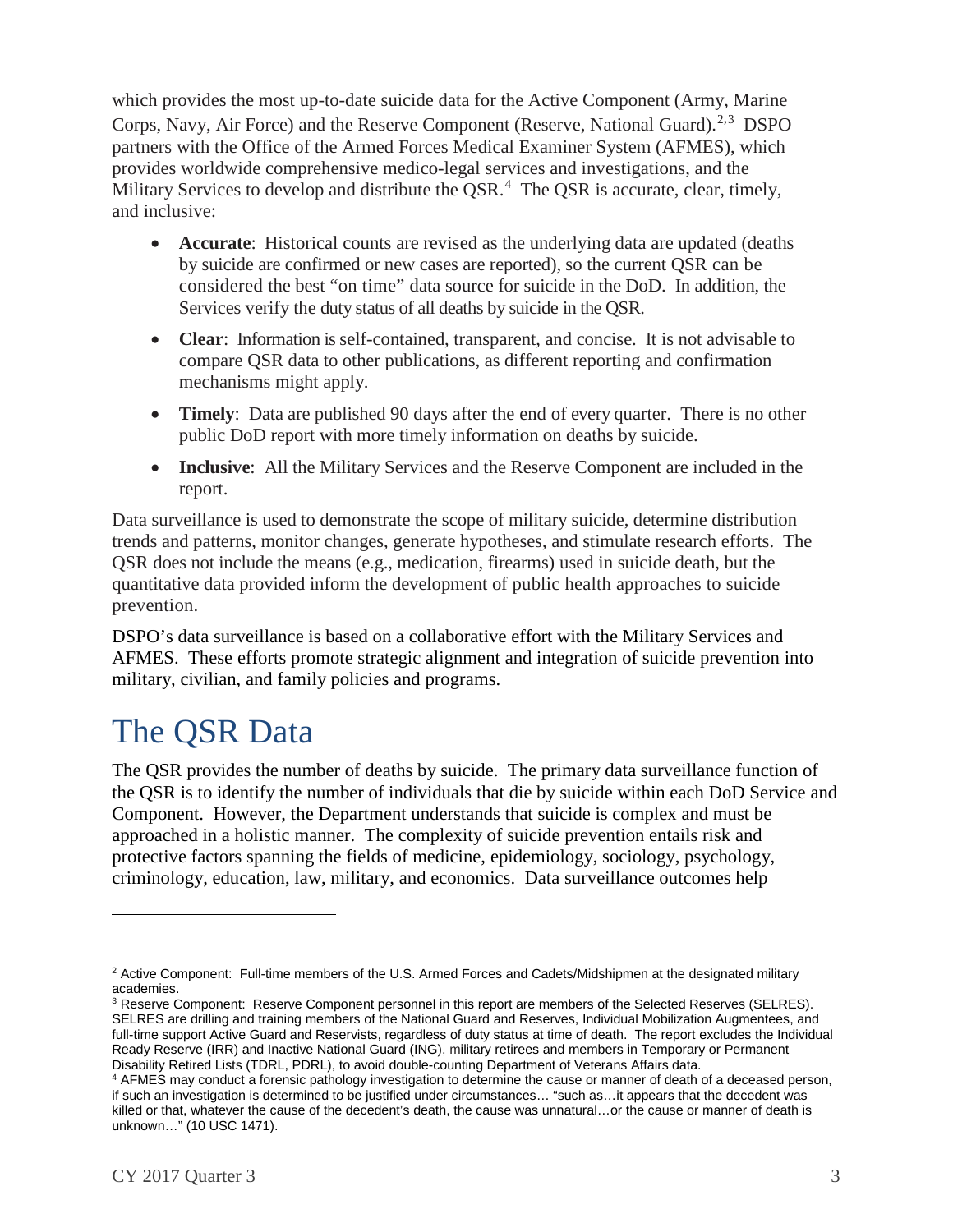generate hypotheses that target research efforts. Thus, the power of the QSR data resides in the accuracy and timeliness of its data. Continued tracking and analysis will promote in-depth research for more effective implementation of suicide prevention efforts. Over time, the numbers can be analyzed for patterns and trends which can direct the focus of intervention efforts.

For the third quarter of 2017, the military services reported the following:

- 67 deaths by suicide in the Active Component
- 26 deaths by suicide in the Reserves
- 38 deaths by suicide in the National Guard

Please refer to Attachment A for a detailed breakdown of the number of deaths by suicide within each Service and Component.

### Patterns and Trends

This QSR indicates differences in the total number of deaths by suicide across the Military Services and Components. This difference is largely due to the total population of each Service and Component. For instance, the Army has the largest population and, correspondingly, has the largest number of total deaths by suicide.

There may be Service or Component-specific risk factors that could influence the number of deaths by suicide. Examples of two potential risk factors are deployment and combat exposure, which have been a subject of military suicide research over the last year. Recent research suggests that there may not be a direct association between suicide and deployment or combat exposure.<sup>[5](#page-3-0)</sup> However, other research suggests that certain types of combat exposure may be associated with a greater sense of acquired capability for self-harm, and could be a risk factor.<sup>[6](#page-3-1)</sup> Research on combat exposure shows that community support and connectedness, while in-theater, can be a protective factor against suicide.<sup>[7](#page-3-2), [8](#page-3-3)</sup> These factors often contribute to differences in the number of deaths by suicide across Military Services and Components and further research into these factors is currently underway in the Department.

Research on civilian suicide has shown that transitions can be a risk factor for suicide.<sup>[9](#page-3-4),10</sup> Military Service members often experience transitions that can disrupt social and interpersonal structure and relationships.<sup>[11](#page-3-6)</sup> Transitions may magnify feelings of thwarted belongingness and burdensomeness. The Department is developing a number of unit-level, community support, and

<span id="page-3-0"></span><sup>&</sup>lt;sup>5</sup> Reger et al. (2015). Risk of Suicide Among US Military Service Members Following Operation Enduring Freedom or<br>Operation Iraqi Freedom Deployment and Separation From the US Military. JAMA Psychiatry, 72(6):561-9.

<span id="page-3-1"></span><sup>&</sup>lt;sup>6</sup> Blosnich & Bossarte, R. (2013). Suicide acceptability among U.S. Veterans with active duty experience: Results from the 2010 General Social Survey. Archives of Suicide Research. 17(1), 52–57.

<span id="page-3-2"></span><sup>&</sup>lt;sup>7</sup> Bryan et al. (2010). Combat experience and the acquired capability for suicide. *Journal of Clinical Psychology, 66*(10), 1044 -1056.

<span id="page-3-3"></span><sup>8</sup> Nock et al. (2013). Suicide Among Soldiers: A Review of Psychosocial Risk and Protective Factors. *Psychiatry. 76*(2): 97– 125.

<span id="page-3-4"></span><sup>9</sup> Van Orden et al. (2010). The Interpersonal Theory of Suicide. Psychology Review, 117(2): 575–600.

<span id="page-3-5"></span><sup>10</sup>Ursano et al. (2016). Risk Factors, Methods, and Timing of Suicide Attempts Among US Army Soldiers. *JAMA Psychiatry. 73*(7).

<span id="page-3-6"></span><sup>11</sup> Brenner L. & Barnes (2012). Facilitating Treatment Engagement During High-Risk Transition Periods: A Potential Suicide Prevention Strategy. *American Journal of Public Health. 102*, Supplement 1:S12-4.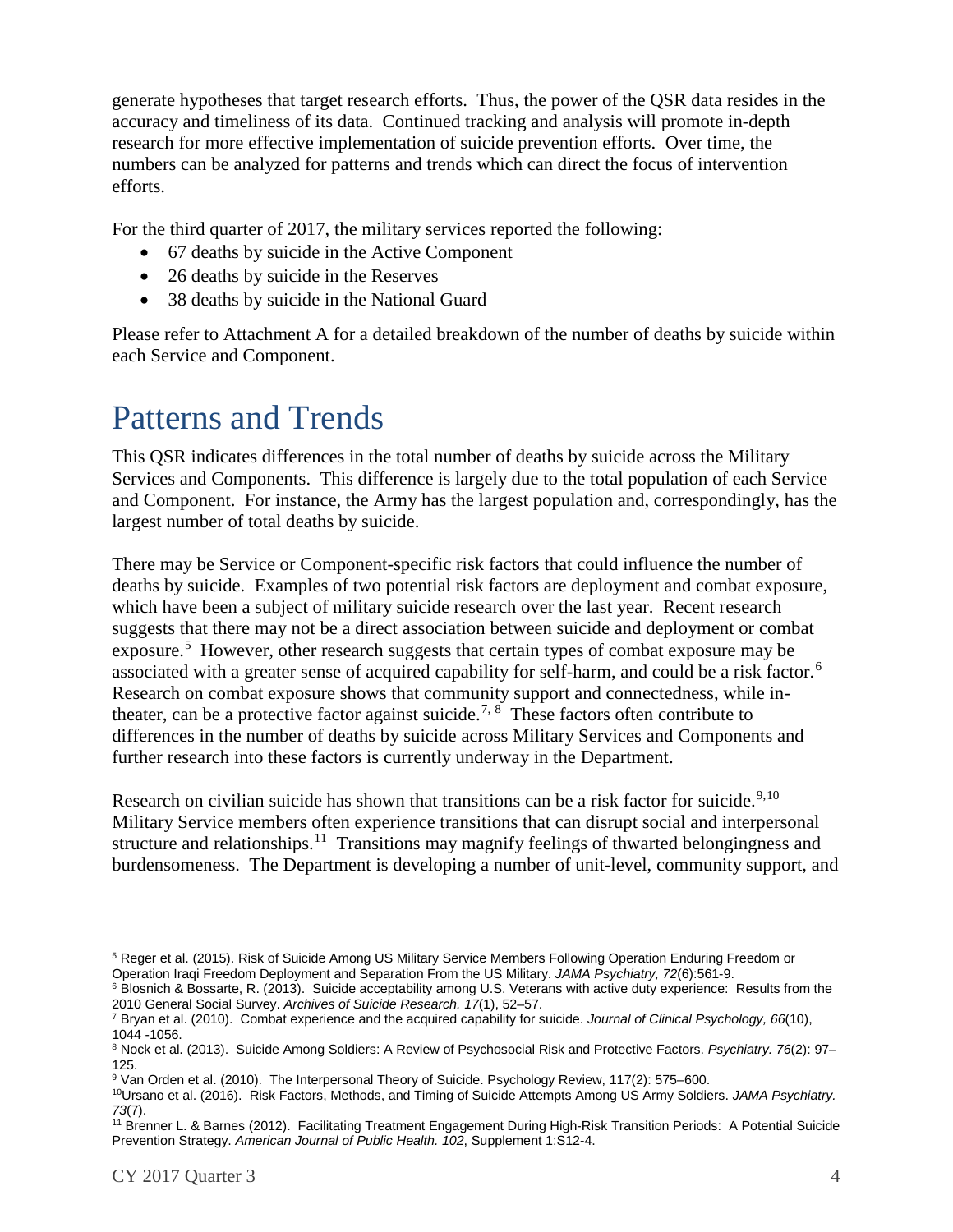training interventions that have the potential of mitigating negative aspects of frequent transitions is warranted.

### Everyone Can Play a Positive Role in Suicide Prevention

Communities, peers, close associates, families, and the media are critical in preventing death by suicide. If you are concerned about a friend or loved one:

- *Be direct*. Talk openly and matter-of-factly about suicide.
- *Be willing to listen*. Allow expressions of feelings. Accept the feelings.
- *Be non-judgmental.* Don't debate whether suicide is right or wrong, or whether feelings are good or bad. Don't lecture about the value of life.
- *Get involved.* Become available. Show interest and support.
- *Don't dare* him/her to do it.
- *Don't act shocked.* This will put distance between you.
- *Don't be sworn to secrecy*. Seek help.
- *Offer hope* that alternatives are available, but do not offer general reassurances such as, "it will get better" or "it could be worse."
- *Get help* from persons or agencies specializing in crisis intervention and suicide prevention, such as the Military Crisis Line.

Research shows that depending on the way media portrays suicide, it can either increase the risk of dying by suicide for vulnerable individuals, or, can encourage those at risk to seek help.<sup>[12](#page-4-0)</sup> To ensure a positive impact when reporting, please follow these recommendations:

- Inform your audience of the issue without sensational headlines or claims.
- Be careful not to describe death by suicide numbers as an "epidemic" or "skyrocketing." More investigation is always required to understand patterns and trends in data surveillance.
- Help your audience understand that suicide is a public health issue, and should not be treated as a crime.
- Provide your audience with the understanding that suicide is preventable, and that community connectedness is an important part of suicide prevention.

"Communities play a critical role in suicide prevention. They can provide social support to vulnerable individuals and engage in follow-up care, fight stigma and support those bereaved by suicide."

*World Health Organization, 2014 Preventing Suicide: A Global Imperative*

<span id="page-4-0"></span><sup>12</sup> *Preventing Suicide: A Resource for Media Professionals* (2008). Department of Mental Health and Substance Abuse, World Health Organization; International Association for Suicide Prevention.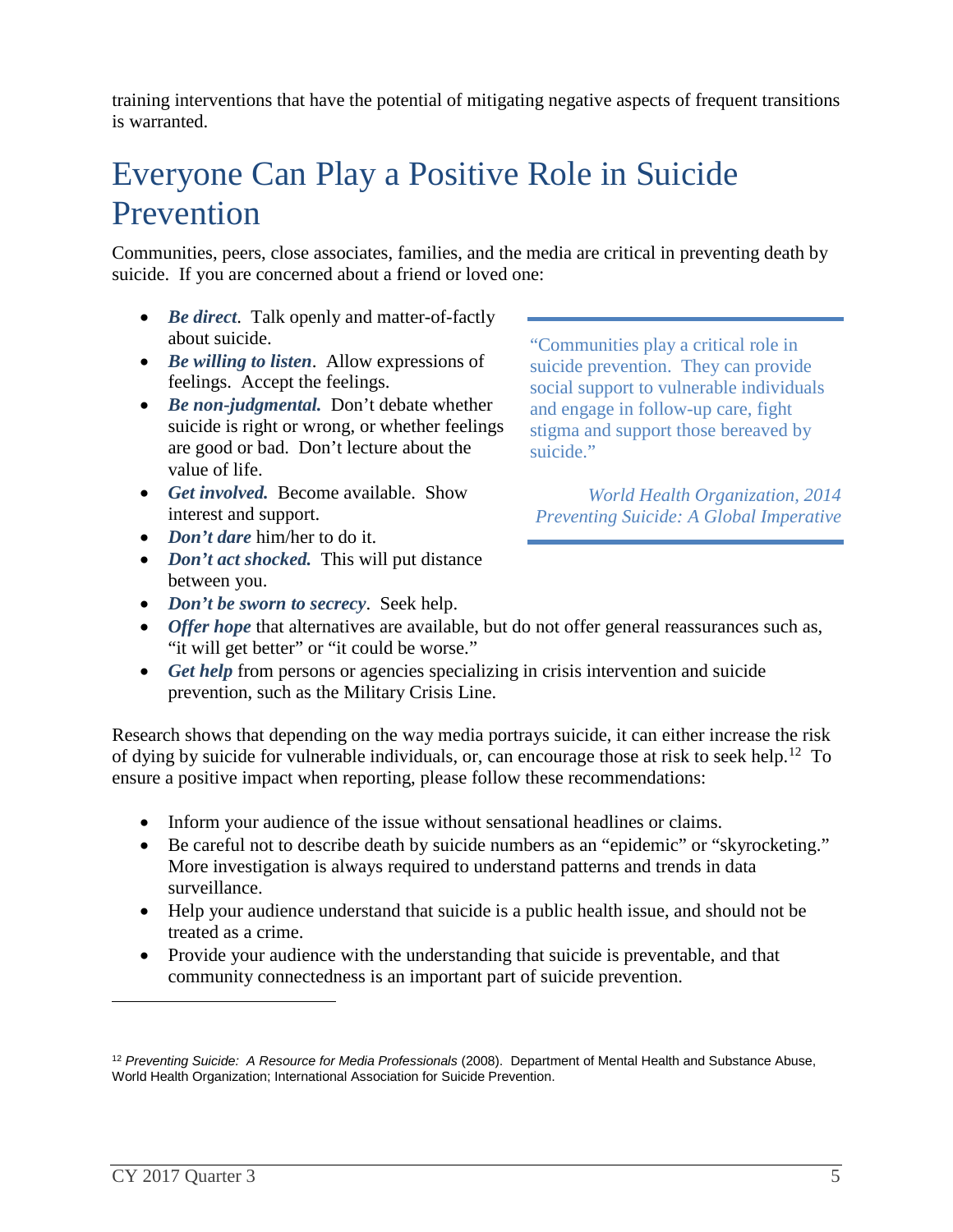• Include crisis hotline contact information and other resources that provide help.

# Access to Lethal Means for Suicide

Research shows suicidal thoughts and behaviors are fluid.<sup>[13](#page-5-0)</sup> Putting time and distance between a person who is having thoughts of suicide and lethal means, such as a gun or prescription drugs, can help save their life. Family and friends can take steps to ensure that lethal means are stored safely and securely, especially during times of crisis.

- *Recognize if someone may be suicidal***.** Look for warning signs, such as someone talking about being better off dead.
- *Make sure all firearms are secure inside your home.* Store the gun unloaded in a secured and locked location, different from where the ammunition is stored. Consider using a gun lock or removing the firing pin.
- *Explore options to temporarily store guns outside of your home.* In times of crisis, consider storing weapons at a family member, friend, or neighbor's house in a locked box, at the local armory, or at the local police department, until the person no longer feels suicidal. Please note that some local and state laws require weapon registration for legal storage; always follow the law in your jurisdiction.

# Social Media

Individuals who are experiencing suicidal thoughts often do not explicitly state that they want to die or that they have taken steps to end their life. Often times there may be other indicators of suicidal intent, for example, phrases such as, "my family would be better off without me" or "I can't take this anymore." Suicidal intent may also be evident in social media posts. Dr. Craig Bryan, at the University of Utah, in collaboration with The Defense Personnel and Security Research Center, recently conducted an analysis of social media posts of Service members who died by suicide.<sup>[14](#page-5-1)</sup> They found that posts expressing lack of purpose and meaning, self-criticism, sudden interest in alcohol, and/or no longer mentioning loved ones increased before death. If you see signs similar to these, it is important to reach out by offering support and letting the person know you care. Not sure how to start the conversation? Free online training at the Columbia Lighthouse Project website at <http://cssrs.columbia.edu/training/training-options/> is available. Online training is also available from the Suicide Prevention Resource Center (SPRC) at<http://training.sprc.org/> and The Campaign to Change Direction at [http://www.changedirection.org/tools/.](http://www.changedirection.org/tools/) If you have other questions on how to approach someone with suicidal thoughts, the National Suicide Prevention Lifeline 1-800-273-8255 can help walk you through several actions you can take.

<span id="page-5-0"></span><sup>13</sup> Rudd, M.D. (2006). *Fluid Vulnerability Theory: A Cognitive Approach to Understanding the Process of Acute and Chronic Suicide Risk.*

<span id="page-5-1"></span><sup>14</sup> Bryan, C.J., Butner, J.E., Sinclair, S., Bryan, A.O., Hesse, C.M., Rose, A.E. (in press). Predictors of Emerging Suicide Death Among Military Personnel on Social Media Networks. *Suicide and Life Threatening Behavior.*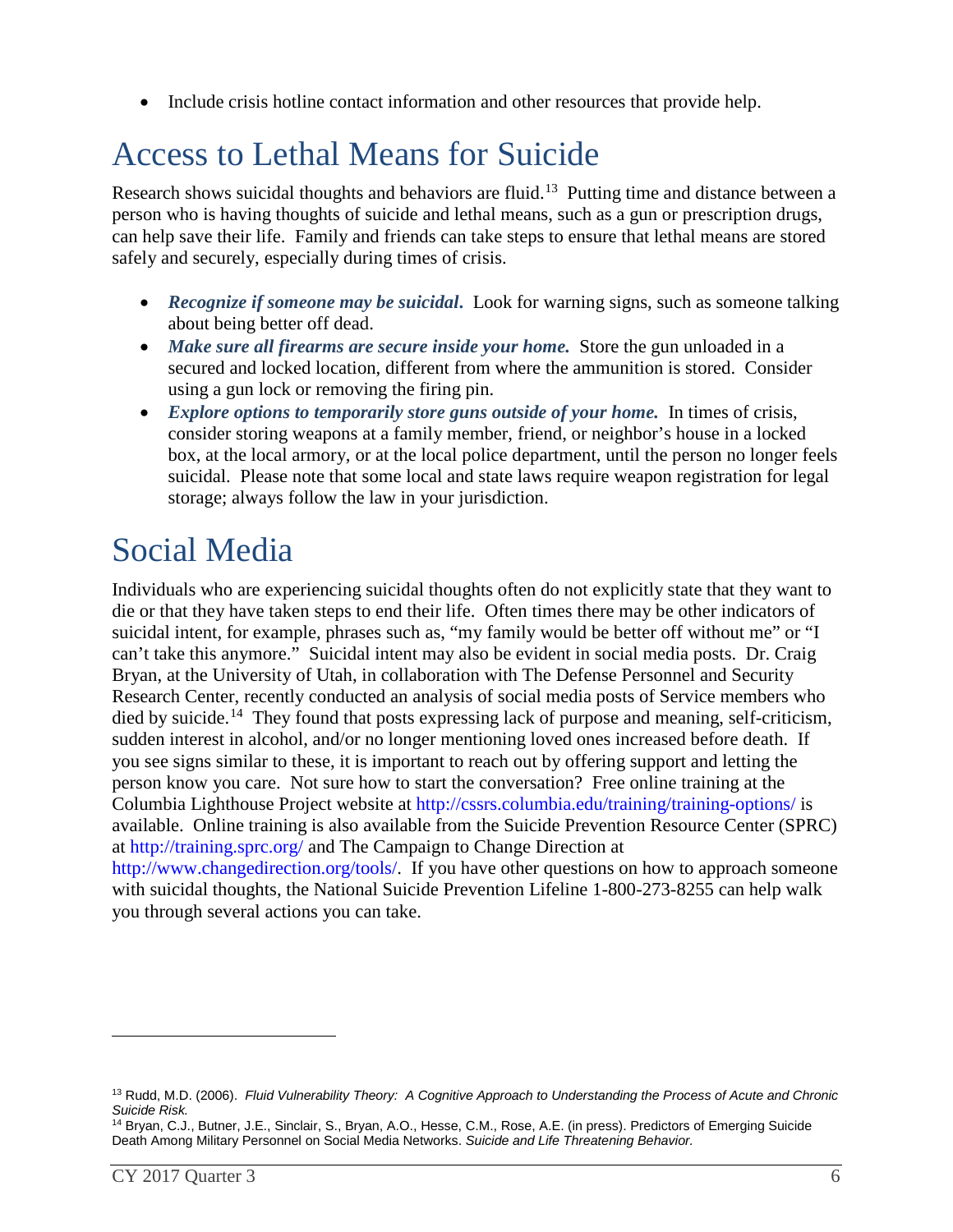## Peer-to-Peer Assistance

DoD launched the new "Be There" program, which offers confidential peer coaching to active duty Service members, including National Guard and Reserve members and their families, through 24/7 chat, phone, and text. The DoD "BeThere" Peer Support Call and Outreach Center is staffed by peer coaches, who are veteran Service members and family members of Veterans, and aims to provide support for everyday problem solving, such as career and general life challenges.

Service members' families who would like to learn more about the "BeThere" Call and Outreach Center or connection with a peer may visit [www.betherepeersupport.org,](http://www.betherepeersupport.com/) call 844-357-PEER (7337), or text 480-360-6188.



#### Conclusion

Suicide continues to be a significant public health issue nationally and in the military. The Department will continue to track data in order to uncover existing patterns and trends to better understand and prevent deaths by suicide. As a recent example of this effort, the Department worked with the VA to identify an increased risk of suicide among persons who have recently transitioned out of military service. This work resulted in the signing of an Executive Order to expand mental-health care for all new Veterans. Additionally, the Department will use the knowledge gained over time to develop and promote research-informed suicide prevention policies, practices, and programs to most effectively address the specific factors attributed to military suicide. An inclusive approach will be employed, by deepening existing relationships and cultivating new ones with relevant stakeholders, to contribute to ongoing research, data surveillance, policy development, education, and outreach efforts related to military suicide prevention.